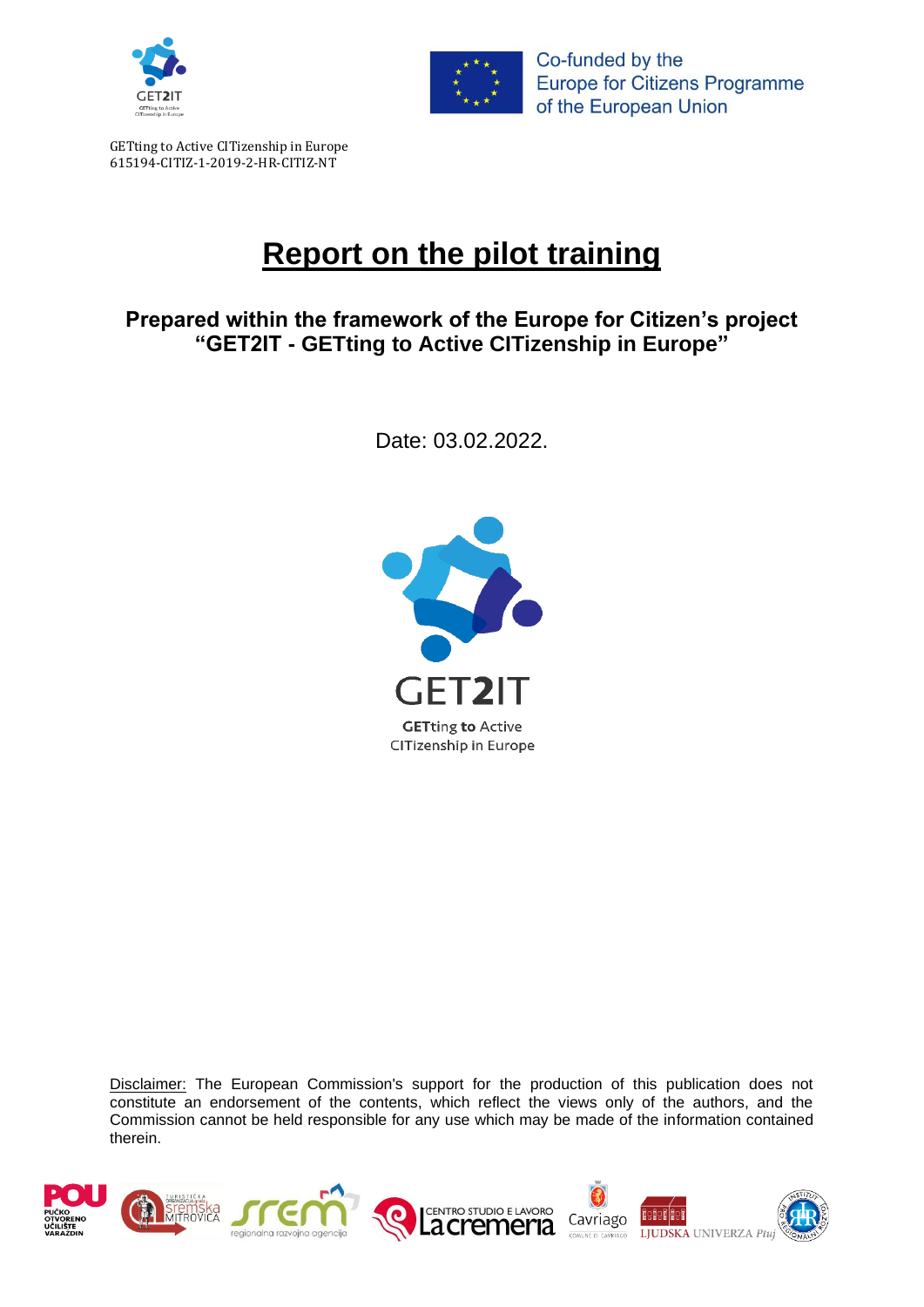



GETting to Active CITizenship in Europe 615194-CITIZ-1-2019-2-HR-CITIZ-NT

## **I. Introduction to GET2IT and the pilot training**

The project "GET2IT" has been approved for a grant worth 100.800,00 EUR from the European Union via the Europe for Citizens Programme – Measure 2.2. Networks of Towns. The lead partner of the project is **Pučko otvoreno učilište Varaždin – POU Varaždin (People's Open University Varaždin)**, which is an adult learning institution of the City of Varazdin. It is dedicated to enhancing education, creating employment opportunities and building the knowledge and skills of citizens in line with market needs. The project partnership covers 5 European countries (Croatia, Serbia, Slovenia, Italy and the Czech Republic). The specific partners on the project are:

- Tourist Organisation of the City of Sremska Mitrovica (TO SM) located in Sremska Mitrovica, Serbia
- Regional Development Agency of Srem Ltd. Ruma located in Ruma, Serbia
- Centro Studio e Lavoro "La Cremeria" srl located in Cavriago, Italy
- Comune di Cavriago, Italy
- Ljudska Univerza Ptuj (LUP) located in Ptuj, Slovenia
- Institut pro regionalni rozvoj, o. p. s. located in Prague 6, Czech Republic

The project started in March 2020 and it will end on February 28<sup>th</sup> 2022. The main objective of the project is to engage citizens in democratic processes. Citizens are the main drivers of growth and they must be active in developing their communities. In the partner regions, citizens are unaware how they can plan & participate in local actions, and often rely on local authorities to take lead roles. There is also confusion about the EU's role in local actions. There is especially a lack of understanding about the principles of solidarity and volunteering.

In order to address these problems and shortcomings in European communities, the partnership will has created a transnational network of towns in this project that focuses on enhancing citizen engagement in local actions based on the principles of volunteering and solidarity. The project has been organized as 5 events (in Croatia, Serbia, Italy, Slovenia & Czech Republic) that focus on building citizens' understanding on how to plan and manage actions that contribute to inclusive growth.

Each event lasted 2-3 days and focused on a specific theme. Five events have been held. In Croatia, the kick-off event in Varazdin, Croatia (in October and November 2020) focused on how citizens are involved in creating education and employment opportunities. The second event in Sremska Mitrovica, Serbia (in August 2021) emphasized how citizens play a key role in cultural heritage actions and promote multiculturalism. The third event in Cavriago, Italy focused on how citizen-driven initiatives enhance environmental protection and civil defence (in October 2021). The fourth event in Cavriago, Italy focused on how volunteers play a crucial role in promoting inter-generational solidarity (in November 2021). The  $5<sup>th</sup>$  event/final event in Prague (in January 2022) focused on how volunteers and citizen-based actions can contribute to enhancing social inclusion (especially concerning disadvantaged groups in Europe). At each event, the partnership used various methods to transfer knowledge, such as workshops, group activities, panel discussions, presentations, conferences and site visits.

The target groups of the project are representatives of local authorities, CSOs & public bodies (in education, social care, culture, environmental protection and employment), students, educators and other citizens (youth & elderly). Through the project, citizens have gained the

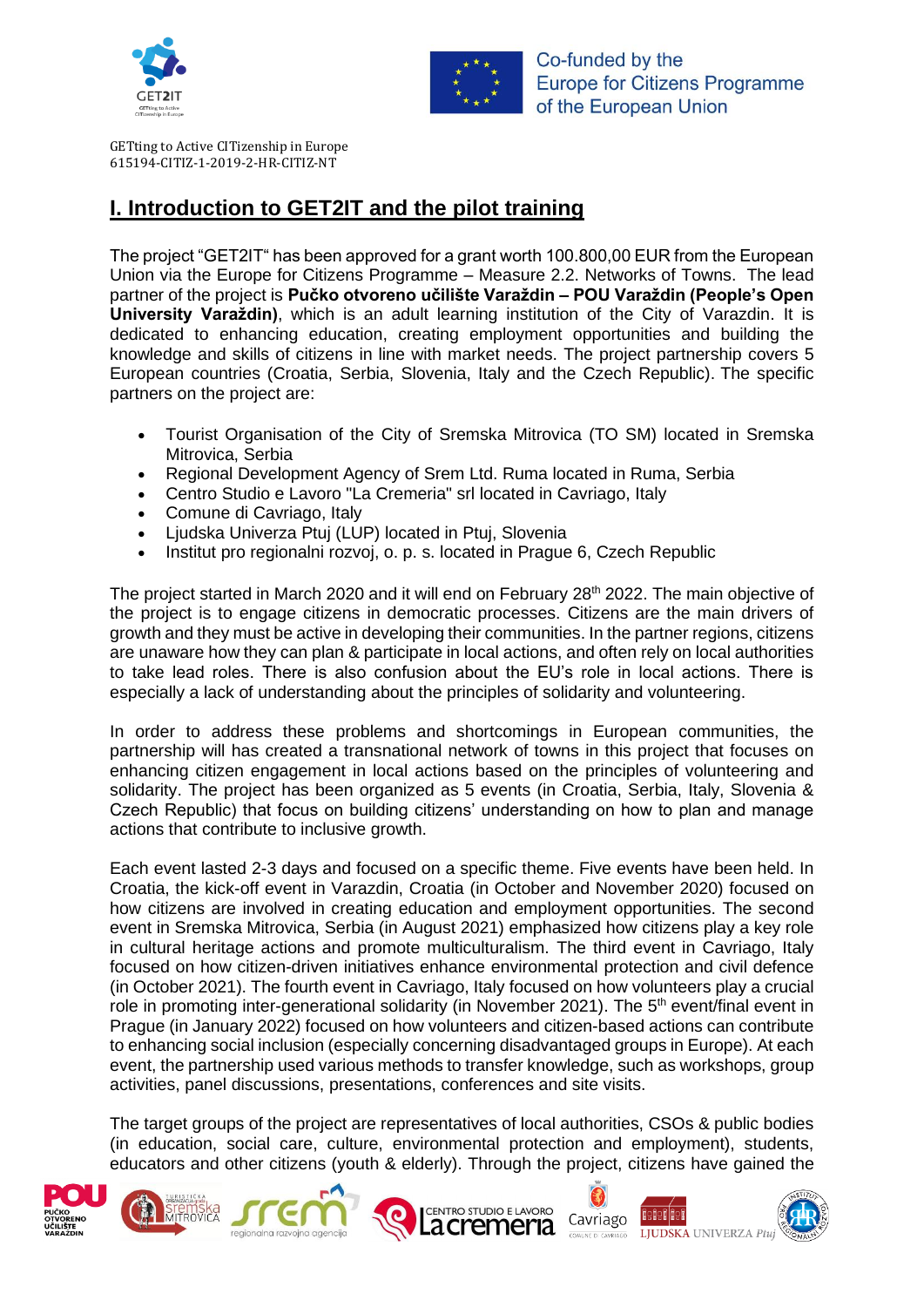



GETting to Active CITizenship in Europe 615194-CITIZ-1-2019-2-HR-CITIZ-NT

knowledge and skills to plan and manage actions in line with democratic principles. They have enhanced their understanding of how EU values & policies function, and have also developed new links with citizens transnationally.

One of the main ways in which the partnership has been able to sustain results and build on this project is by jointly developing **a working curriculum/training course** that focuses on the needs of volunteers. It aims to make positive changes happen in their communities. The course has been designed so that it provides volunteers the skills to prepare and develop citizenbased actions as community leaders.

As a part of the final event, the partnership designed a pilot session based on the drafted curriculum (completed in November 2021). The pilot was held on January 28<sup>th</sup>, 2021 in Prague, CZ over a two-hour period. With this report, the partnership intends to detail the contents of the training, the materials and methods used, and the feedback from the participants. It is the intention of the partnership to continue developing/refining the training programme after the project ends on February 28<sup>th</sup>, 2022.

#### **II. Brief description of the training programme and the pilot training**

In November 2021, POU Varaždin in cooperation with the partners drafted a training programme that focuses on promoting *community leadership*. The term **'**community leader' has various definitions. They can be volunteers, entrepreneurs, politicians and even concerned citizens, but in order to establish a clear goal in this course, the partnership has defined a community leader as someone who is communicative, inspires action, and capable of organizing resources for set goals that benefit the community. The course drafted in this project will work towards developing the skills and competences of citizens in line with this definition.

The expected results of the course are:

1) Citizens gain knowledge & skills to plan/manage actions in line with EU policies and local needs: This is of particular benefit to volunteers & CSO reps. By learning how to engage different stakeholder groups locally and regionally, understanding EU policies & democratic processes, and converting ideas into projects; citizens will engage in local development actions. This ensures that policies meet various needs and the citizens (as volunteers) are included as a driver of change.

2) Enhanced awareness among citizens about how EU policies/integration positively impact the quality of life: This training course will demonstrate how EU programmes & values (solidarity, intercultural dialogue) foster action locally. Since the training will be transnational, it will also serve as a means allowing citizens to cooperate transnationally and exchange new ideas and approaches regarding local community development.

The course content in the training programme includes:

- Leadership in the community
- Examining the situation and developing solutions
- Resolving conflict as a leader
- Advocacy in the community
- Group assignment and final presentation







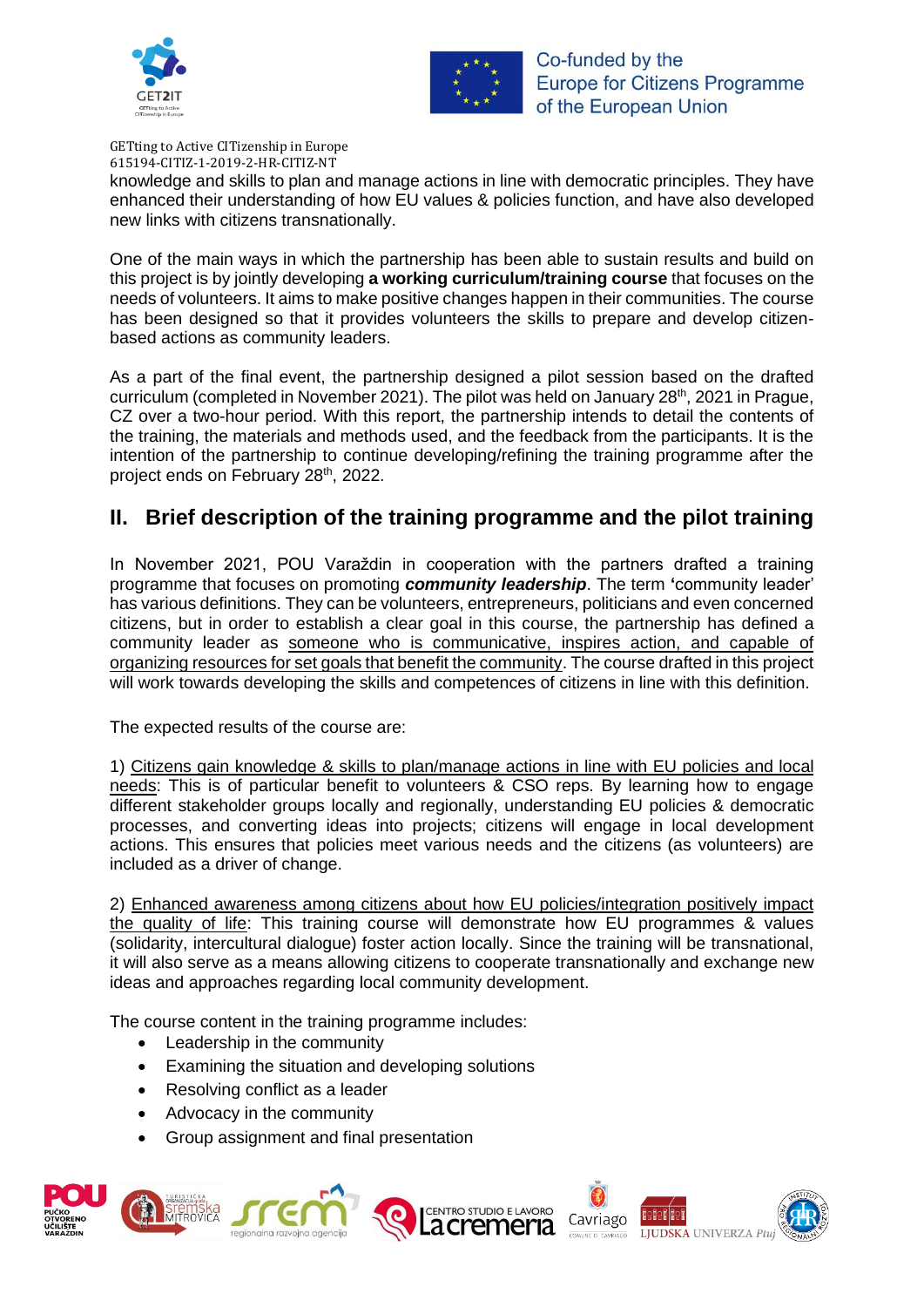



GETting to Active CITizenship in Europe 615194-CITIZ-1-2019-2-HR-CITIZ-NT

The following technical aspects were also defined by the partnership in November 2021:

- The course should have a transnational character and be open to citizens in the partners' regions. Participants taking part in the course (when it runs) should be from various regions:
- Due to the fact that the course would be transnational in nature, the working language should be English since it is the most common second-language in Europe;
- There should be a blended or hybrid format for the course; meaning that online tools and in-person classes should be applied. This is due to the current circumstances regarding COVID-19. This approach also allows for flexibility.
- The first groups (2-3 groups) that take part in the course should be able to do so free of charge. After the course has a track record (i.e., concrete indicators and results), the course organizers can consider monetizing the course.
- The course is jointly managed/run by the partnership Each partner runs a part of the course that they are experienced in;
- For all of the partners, youth between the ages of 18-35 are considered the most suitable target group. They will be the main participants in the programme. They will have completed secondary education; will probably be working in a volunteer organization; and have the goal of contributing to local development initiatives as leaders.
- Due to the fact this programme is in the initial phases, it will be limited in the number of hours and sessions.
- Each session lasts a max. of 3 hours (4 school hours under the Croatian system).

The pilot training session was prepared based on the content defined in the training programme and the application form. The partnership agreed that the pilot training should follow these parameters:

- The training would last a maximum of 2 hours (on Friday, January 28th from 11:00 13:00 at the final event in Prague, CZ)
- The pilot training would be organized in a hybrid format. It was foreseen that there would be participants in-situ and online;
- The methods of the training would include quizes, group work and lecturing. Materials would be developed by POU Varaždin (PowerPoints and group materials);
- The training would be held in English due to the transnational nature of the project;
- The training would be open to any interested citizen (in line with the conditions of the Europe for Citizens Programme). By taking this approach, feedback from various persons could be gathered at the end of the training)
- After the training, a short evaluation questionnaire would be distributed to the participants via Slido, Google Forms or some other suitable format;
- The training should be in line with current trends. Many of the partners noted that NGOs in their area and their volunteers are encountering tense situations (connected to COVID mainly). Based on this, it was agreed that the training should focus on conflict management (i.e. under the topic "Resolving conflict as a leader" included in the programme). Such a topic would generate the most interest from participants.







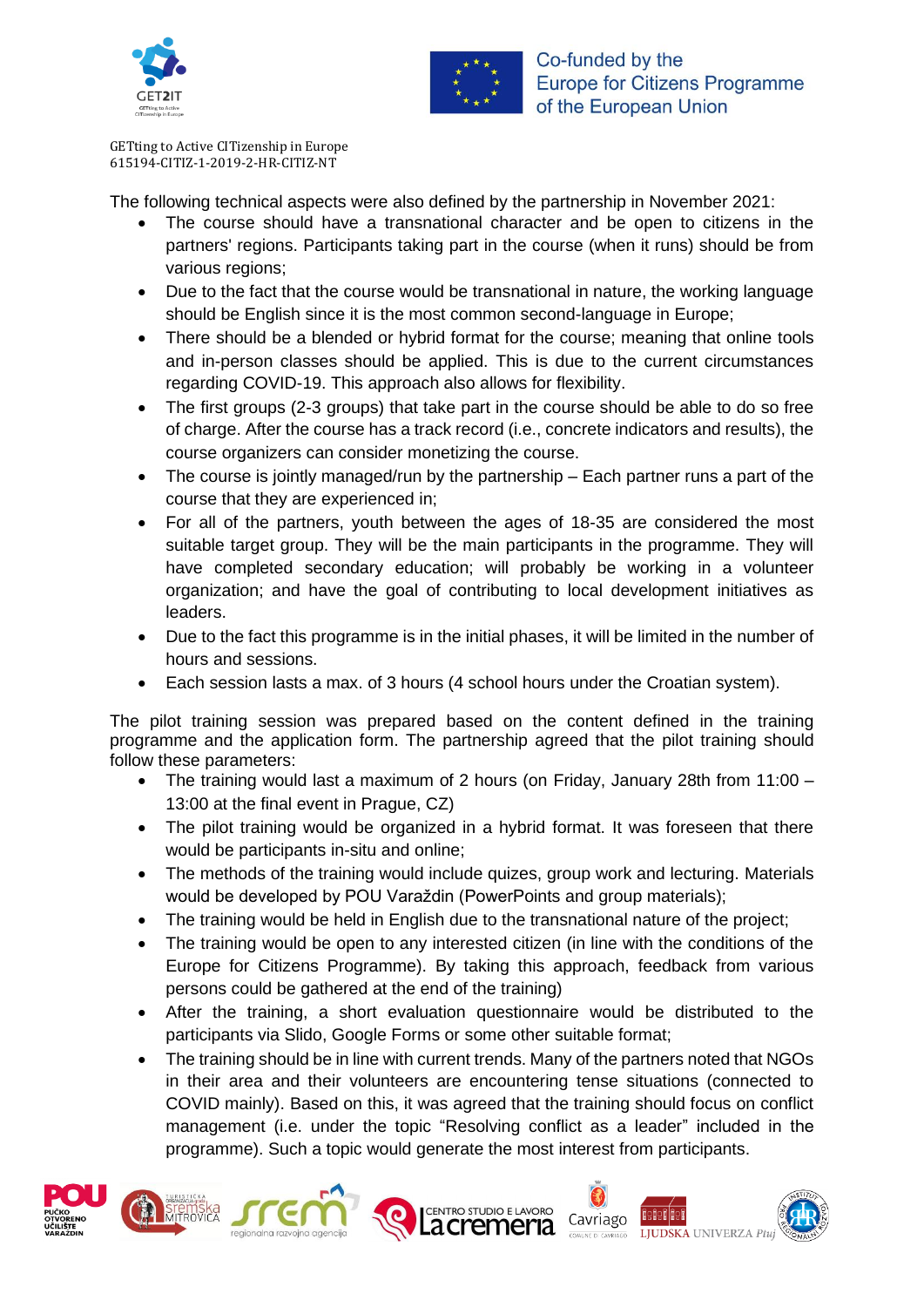



GETting to Active CITizenship in Europe 615194-CITIZ-1-2019-2-HR-CITIZ-NT

### **III. The implementation and outcomes of the training**

During the week before the event, it should be noted that the COVID-19 pandemic forced the hosting partner (Institut pro regionalni rozvoj, o. p. s.) to make some organizational changes such as having more participants take part online and fewer participants being able to take part on-site. Despite this situation, there were no major changes to the approach and content of the pilot training foreseen in the project. It was held at the scheduled time in line with the materials prepared beforehand.

The trainer was Mr. Patrick Galeski, the director of Galeski Management Services Ltd., located in Varaždin, Croatia. Galeski is a consultant. He has been working in the field of EU project management for over 15 years, and works on numerous projects where different parties need to come to a consensus on various issues. He prepared a PowerPoint presentation that described the basics of conflict and conflict management, quizzes and group work activities that would bring participants together and allow them to share ideas, experience and knowhow relating to conflict management (and resolution) in civil society actions.

Galeski presented on what conflict is considered (and what it is not), the different types of conflicts that exist in organizations (process conflict, task conflict, inner conflict, and relationship conflict), and conflict management styles (accommodating, compromising, competing, avoiding, and collaborating styles). The PowerPoint was designed in a way so that individuals could test their knowledge on the spot. Galeski organized two short quizzes on conflict management styles and types of conflicts. After discussing these points with the participants, Galeski provided his own tips and advice regarding conflict management and presented on the factors that someone needs to consider before choosing a specific approach to solving a conflict. Before going into the group work, Galeski had the participants rearrange a table showing the "**do's and don'ts**" of conflict management. He instructed the participants to find the advice that was put in the wrong columns, and correct the table according to what they had learned during the presentation.

See the tables below for full details:

Table 1. The incorrect table that participants examined (and that they had to correct):

| Staying calm<br>- Manage your emotions: Your visible<br>Manage your emotions - Your visible<br>frustration or stress can make things worse<br>frustration or stress can make things worse<br>- Speak quickly or mumble<br>- Yell at the other side when you are angry at<br>Let your emotions erupt in public (i.e.<br>them – that'll show them!<br>express your anger directly)<br>Listen to the other side and ask questions<br>- Undermine the other side: interrupt: them in<br>$\bullet$<br>Speak up and speak clearly<br>the middle of their sentences<br>Be thoughtful and professional<br>- Be thoughtful and professional<br>Focus on the problem, not the people on the<br>- let your face do the talking when you are<br>$\bullet$<br>other side<br>upset (e.g. angry face)<br>- Be aware of non-verbal communication such<br>Use "dirt" or "gossip" on someone you are<br>$\bullet$<br>negotiating with;<br>as gestures, facial expressions and posture,<br>- Think about the present and don't focus on<br>let your face do the talking when you are<br>upset (e.g. angry face)<br>the past | Do! | Don't! |
|----------------------------------------------------------------------------------------------------------------------------------------------------------------------------------------------------------------------------------------------------------------------------------------------------------------------------------------------------------------------------------------------------------------------------------------------------------------------------------------------------------------------------------------------------------------------------------------------------------------------------------------------------------------------------------------------------------------------------------------------------------------------------------------------------------------------------------------------------------------------------------------------------------------------------------------------------------------------------------------------------------------------------------------------------------------------------------------------------------|-----|--------|
|                                                                                                                                                                                                                                                                                                                                                                                                                                                                                                                                                                                                                                                                                                                                                                                                                                                                                                                                                                                                                                                                                                          |     |        |







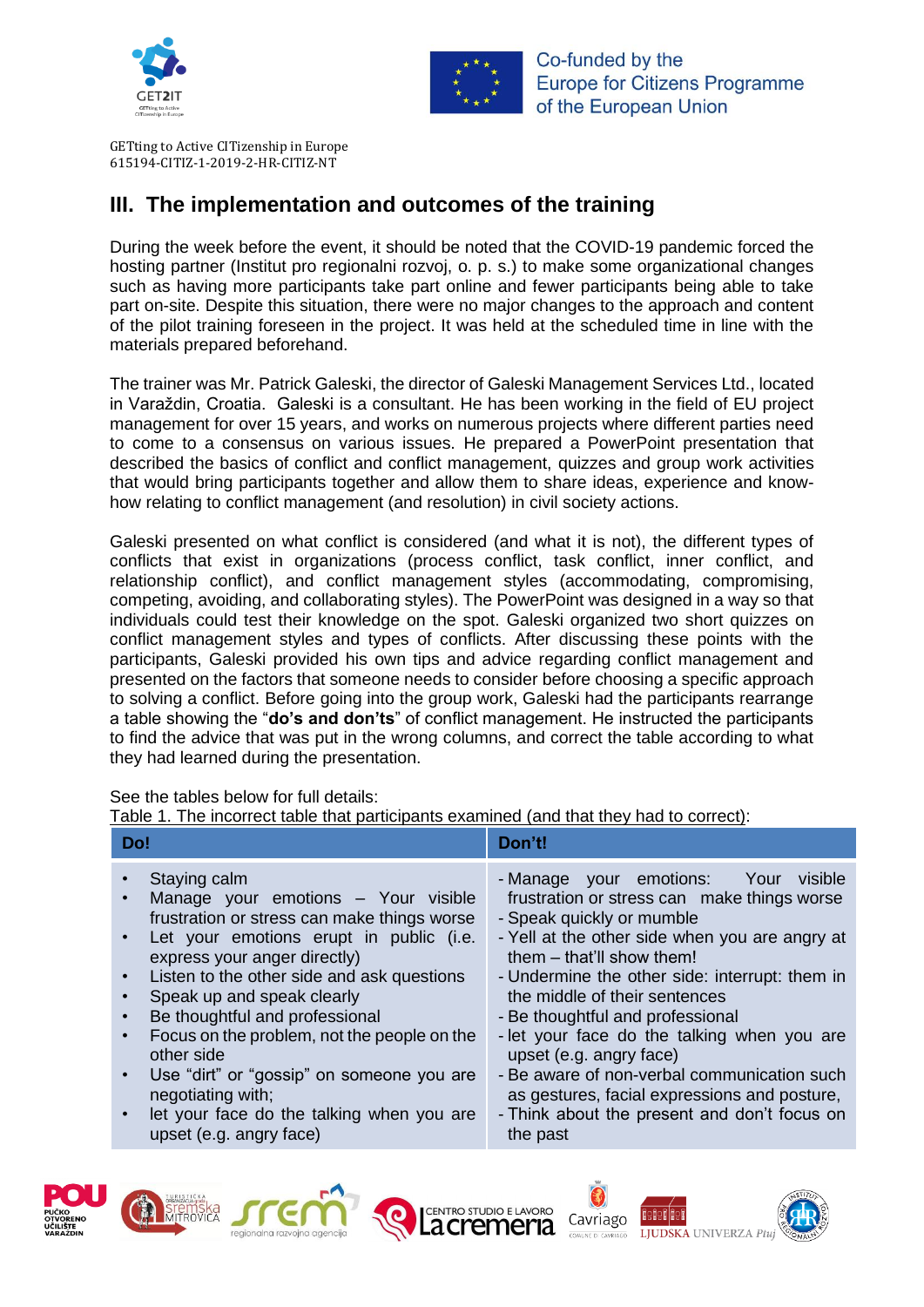



#### GETting to Active CITizenship in Europe 615194-CITIZ-1-2019-2-HR-CITIZ-NT Table 2: The correct table presented

| Do!                                                                                                                                                                                                                                                                                                                                                                                                                                                                                                      | Don't!                                                                                                                                                                                                                                                                                                                                                                                                                            |
|----------------------------------------------------------------------------------------------------------------------------------------------------------------------------------------------------------------------------------------------------------------------------------------------------------------------------------------------------------------------------------------------------------------------------------------------------------------------------------------------------------|-----------------------------------------------------------------------------------------------------------------------------------------------------------------------------------------------------------------------------------------------------------------------------------------------------------------------------------------------------------------------------------------------------------------------------------|
| Staying calm<br>Manage your emotions - Your visible<br>$\bullet$<br>frustration or stress can make things worse<br>Listen to the other side and ask questions<br>$\bullet$<br>Speak up and speak clearly<br>Be thoughtful and professional<br>Focus on the problem, not the people on<br>$\bullet$<br>the other side<br>Think about the present and don't focus on<br>$\bullet$<br>the past<br>Be aware of non-verbal communication<br>$\bullet$<br>such as gestures, facial expressions and<br>posture, | Let your emotions erupt in public<br>(i.e. express your anger directly)<br>- Speak quickly or mumble<br>- Yell at the other side when you are<br>angry at them - that'll show them!<br>- Undermine the other side by<br>interrupting them in the middle of<br>their sentences<br>Use "dirt" or "gossip" on someone<br>$\sim$<br>you are negotiating with;<br>let your face do the talking when<br>you are upset (e.g. angry face) |

After this, Galeski started the group activities. The main idea behind the group work was to allow the participants to interact with each other, discuss similar issues and experiences re: conflict, and become more familiar with each other.

The participants were broken down into 4 groups. There was one online group, and 3 in-situ groups. Each group had between 5-12 participants. The situations that were examined by the groups included:

- Situation 1 a former volunteer (supposedly) steals from the organization
- Situation 2 a sponsor of your organization informs you that they are exiting a campaign that you organized
- Situation 3 an activist from your organization makes a public statement that is inaccurate and that puts unexpected pressures on your team
- Situation 4 two of your team members create a toxic workplace because of their negative relationship

Each group was given one situation to examine. A full description of the scenario (in word format) was provided to the participants so they understood what was happening in each story. The groups were given the following tasks and questions for their specific situation:

- 1) Read the scenarios
- 2) Define the central problem. Describe how it is affecting the organization.
- 3) What steps do you take to resolve the conflict?
- 4) What conflict management styles can you use? Why those?
- 5) What is the best outcome? What could be the worst outcome?

After each group examined the questions, and came up with answers showing how they would manage (or resolve) the conflict, each group needed to present their findings to the rest of the participants. Each group needed to also nominate a spokesperson. Overall, this part of the pilot took 40 minutes. According to the feedback, this part of the training was considered the most interactive part and as the most effective way to build knowledge in conflict management.







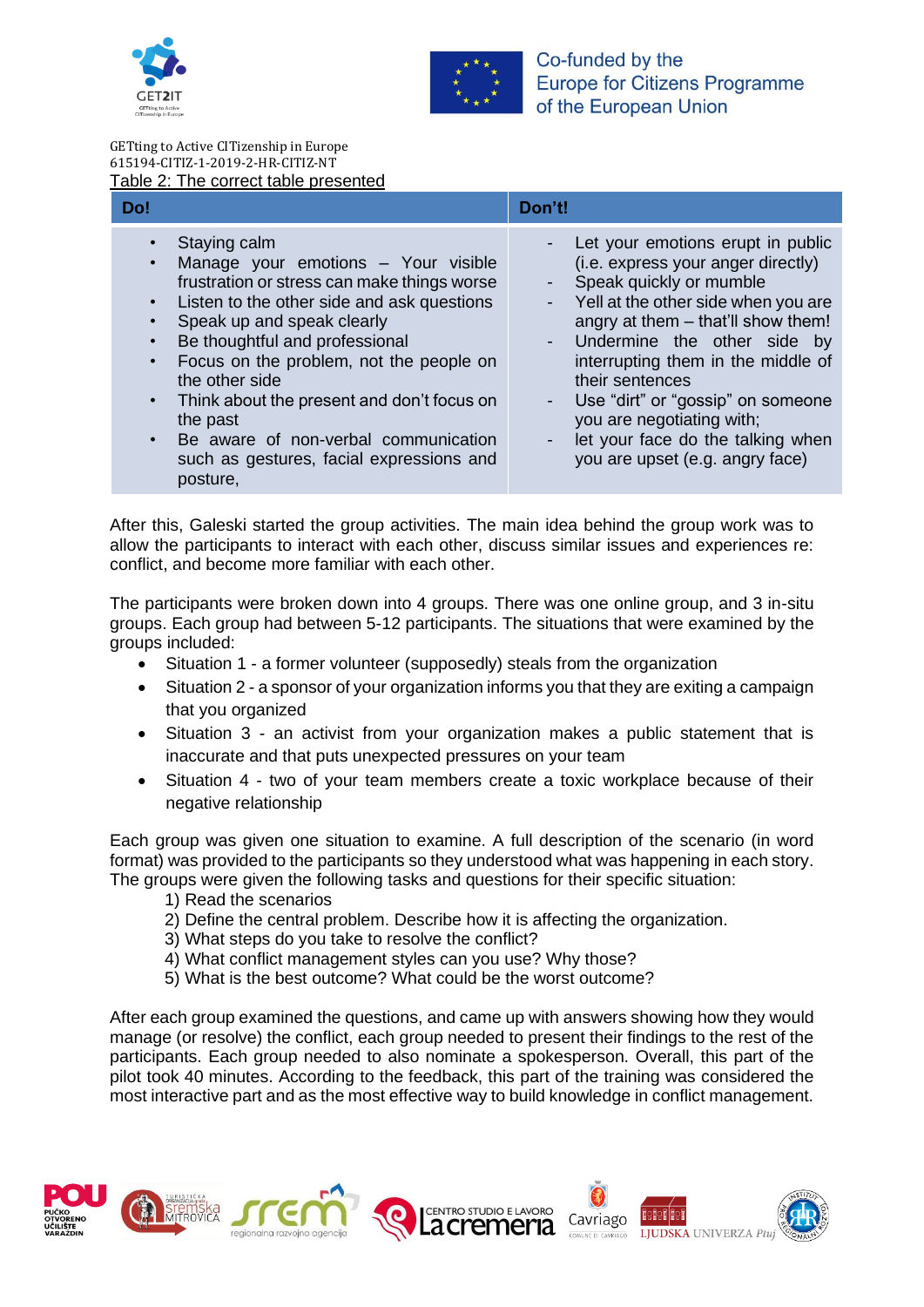



GETting to Active CITizenship in Europe 615194-CITIZ-1-2019-2-HR-CITIZ-NT

The following pictures show how the training was conducted:



Description from left to right: The picture on the left was taken during the initial part where Galeski was lecturing. The picture in the middle shows how the groups were working on resolving the situation that they were given. The picture on the right shows how spokespersons were presenting the situations that they worked on and how they solved them.

After the group work ended, the participants were asked to complete a final survey (4 questions) via Slido.com. It should be noted that some participants didn't provide answers. 28 participants completed the survey. The final survey results are presented below:

| Concerning the activities, I found the following method (s) to<br>be the most effective                                                                                                                                                    |                                                                                                                                                            | Concerning the presentation, the following describes my<br>opinion:                                                                                                  |                |
|--------------------------------------------------------------------------------------------------------------------------------------------------------------------------------------------------------------------------------------------|------------------------------------------------------------------------------------------------------------------------------------------------------------|----------------------------------------------------------------------------------------------------------------------------------------------------------------------|----------------|
| The lecturer explaining specific vocabulary<br>$\sim$ 20%<br>The quizzes<br>$\sim$ 20%<br>The group work<br>I didn't learn anything. None of the methods were effective<br>$\bullet$ 0%<br>Participants can vote at slido.com with #987301 | 60%                                                                                                                                                        | Very satisfied<br>Satisfied<br>$\sim$ 12%<br>Neither satisfied or unsatisfied<br>$\bullet$ 0%<br>unsatisfied<br>$\bullet$ 0%<br>Very unsatisfied<br>$\bullet$ 0%     | 88%            |
| After today's presentation, I consider that the following is<br>true regarding my knowledge and understanding on conflict<br>management                                                                                                    | 0 2 6                                                                                                                                                      | Based on the content of today's presentation, I believe I can<br>apply it to the following relationships (multiple options<br>allowed)<br>To my family relationships | $\overline{2}$ |
| My knowledge and understanding has increased greatly                                                                                                                                                                                       | 46%                                                                                                                                                        | $-61%$<br>To my relationships with colleagues                                                                                                                        |                |
| My knowledge and understanding has increased somewhat<br>My knowledge and understanding remains the same<br>$\sim$ 8%                                                                                                                      | 46%<br>Which part of the training could be improved? Multiple<br>answers are possible.                                                                     | To my relationships with rivals<br>$\sim$ 29%<br>To my relationships with friends<br>$\longrightarrow$ 39%<br>None of the above<br>$\bullet$ 0%<br>0 2 7             | 86%            |
|                                                                                                                                                                                                                                            | Group work<br>$\sim$ 15%<br>PowerPoint Presentations<br>$\bullet$ 0%<br>Ouizzes<br>$\sim$ 15%<br>None of the above - I'm very satisfied with the training. | 78%<br>Participants can vote at slido.com with #987301                                                                                                               |                |